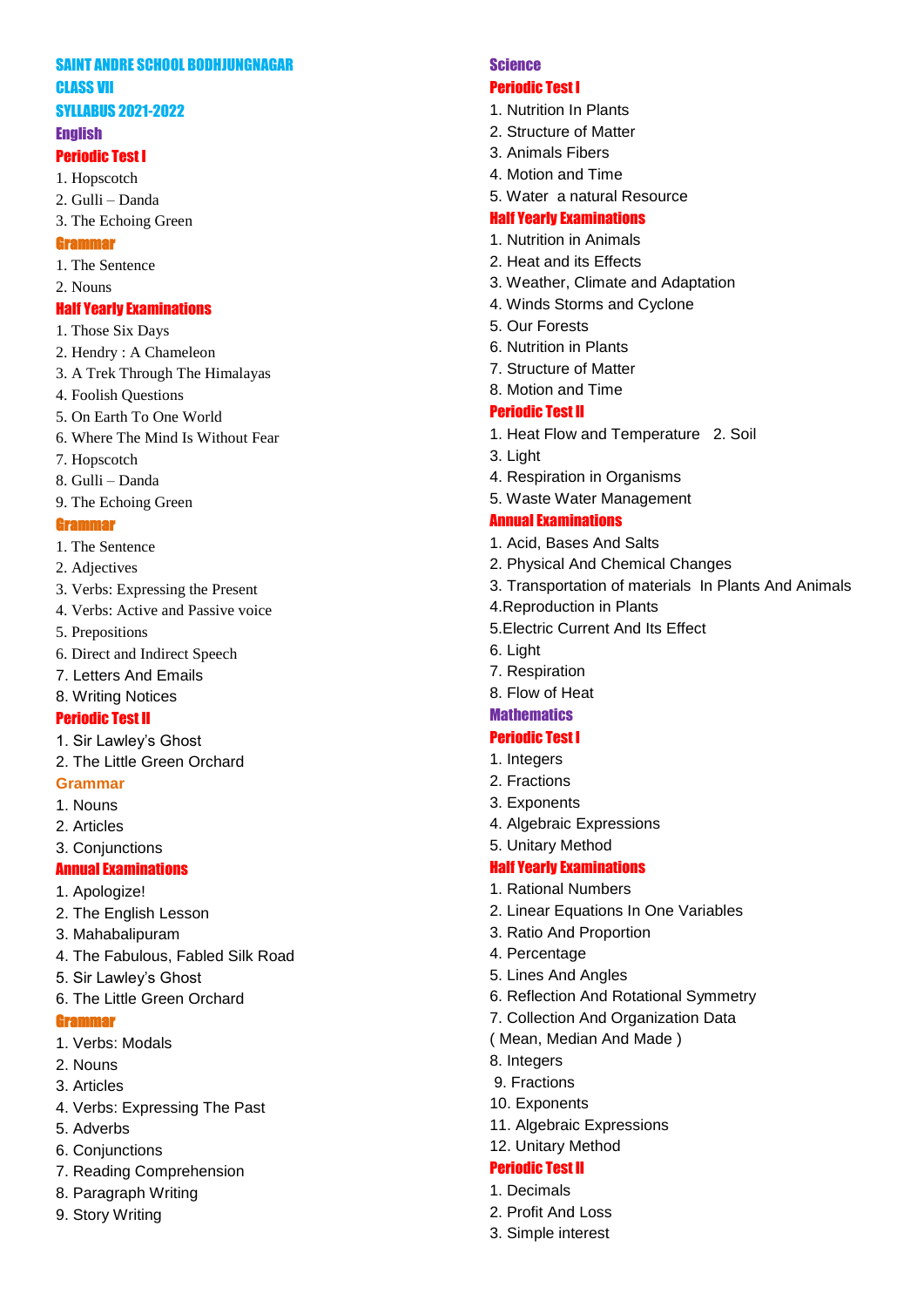- 4. Properties of Parallel Lines
- 5. Properties of Triangles
- 6. Bar Graphs

#### Annual Examinations

- 1. Congruence
- 2. Constructions
- 3. Three Dimensional Shapes
- 4. Mensuration
- 5. Probability
- 6. Decimals
- 7. Profit And Loss
- 8. Simple interest
- 9. Properties Of Parallel Lines
- 1. Properties Of Triangles
- 2. Bar Graphs

### Social Science

### Periodic Test I

- 1. Our Environment: Nature And Human
- 2. Inside the restless Earth
- 3. Changes through a thousand years
- 4. The new rules and Rulers
- 5. Democracy and Equality
- 6. Institutional Representation of Democracy

### Half Yearly Examinations

- 1. Movement of the Earth
- 2. Weathering and Erosion
- 3. The Atmosphere
- 4. The sultans of Delhi
- 5. Mort Regional Kingdom
- 6. The Mughal Empire
- 7. The State Government
- 8. Functioning of State Governments
- 9. Gender Issues: Social Aspects

### Periodic Test II

- 1. Realms of Water
- 2. Natural vegetation and Wildlife
- 3. Architecture and Power
- 4. Town , artisans And merchants
- 5. Gender issues: Economic Aspects
- 6. Media and Democracy

#### Annual Examinations

- 1. Settlements, transport and communication
- 2. Life in the tropical and sub-tropical region
- 3. Life in the temperate grasslands
- 4. Life in the deserts
- 5. Mobile and settled communities
- 6. Popular beliefs and religious debates
- 7. Flowering of regional Cultures
- 8. New Political formations
- 9. Advertising
- 10. From Producers to consumers: Types of Markets
- 11. From Producers to consumers:

Role of the intermediaries

### Information Technology Periodic Test I

- 1. Computer Software And Languages Ch 1
- 2. Formulas And Function In Ms Excel 2010 Ch- 2 Half Yearly Examinations
- 1. Computer Software And Languages
- 2. Formulas And Function In Ms Excel 2010
- 3. More In Excel
- 4. Conditional Statement And Looping In QBASIC
- 5. QBASIC: Graphics And Sounds

### Periodic Test II

- 1. Introduction To Html
- 2. Harmful Software: Malware And Virus
- Annual Examinations
- 1. Introduction To Html
- 2. Harmful Software: Malware And Virus
- 3. Animations In Flash
- 4. Adobe Photoshop

### Moral Science

- 1. Celebrating Diversity
- 2. Living In Harmony With Nature
- 3. Volunteering
- 4. Sharing
- 5. The Child On The Street
- Annual Examination
- 1. Poke Your Nose!
- 2. The Treasure
- 3. Born To Win
- 4. Courage
- 5. Master Of Oneself
- 6. Let The Games Begin
- 7. ReadingCelebrating Diversity

#### Bengali

# Periodic Test I

গদ্য -

শ্রমের মূল্য

মন্বন্তর

পদ্য -

বজ্ঞাভূমির প্রতি

মুক্তি

ব্যকরণ -

পৰ্ণাগ ব্যঞ্জন সন্ধি নিমিত্ত - সমোচ্চারিত ভিন্নার্থক শব্দ , বিপরীতার্থক শব্দ

#### Half-Yearly Examination

গদ্য - শ্রমের মূল্য মন্বন্তর নবজাগরণ অগ্রদৃত রাজা রামমোহন রায় প্ৰথম কবিতা লেখা পদ্য - বজ্ঞাভূমির প্রতি মৃক্তি নন্দলাল কালবেশাখী